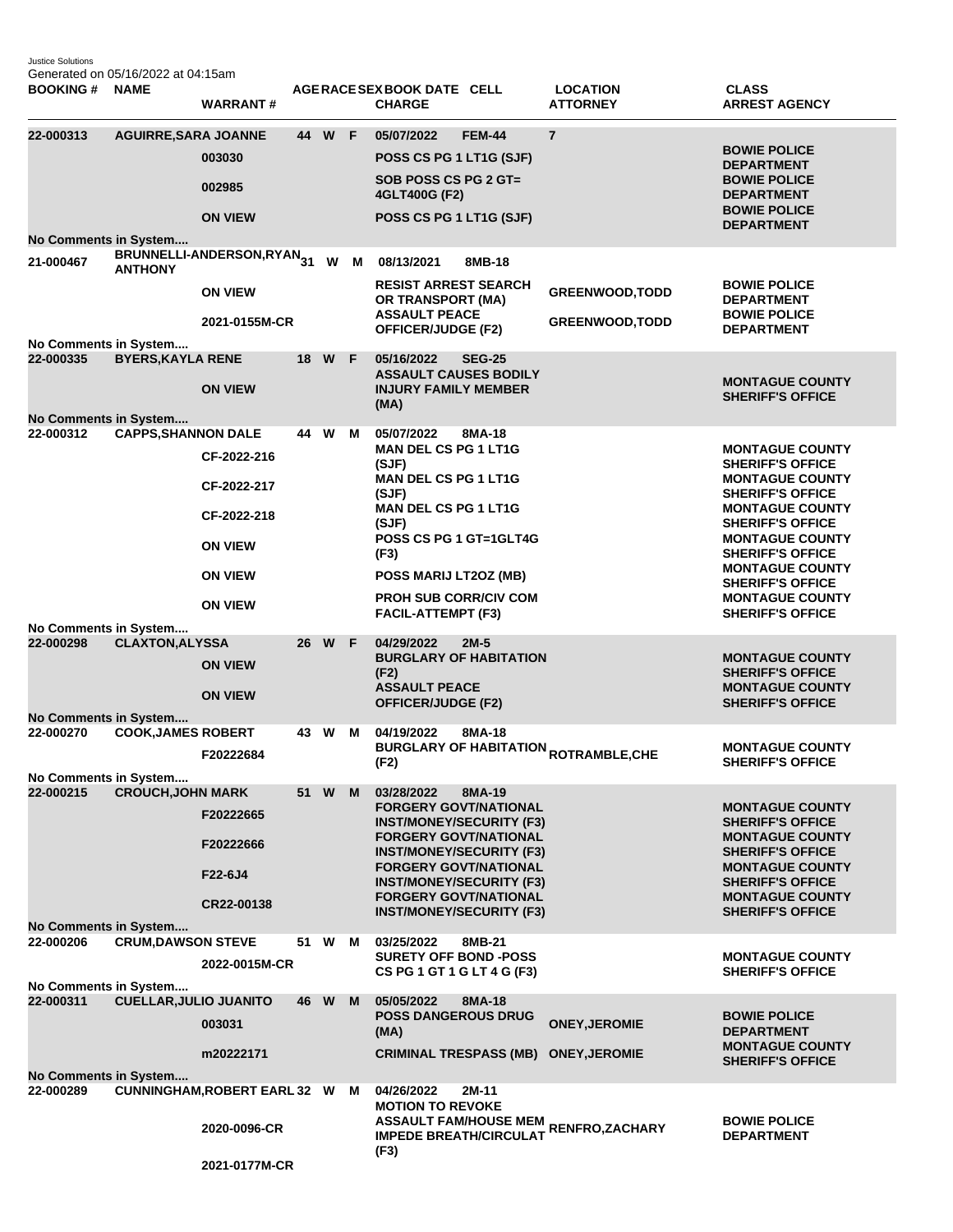|                                    |                                           |                                  |      |        |   | <b>MOTION TO REVOKE POSS</b><br>CS PG 1 <1G (SJF)               |                       | <b>BOWIE POLICE</b><br><b>DEPARTMENT</b>          |  |  |  |
|------------------------------------|-------------------------------------------|----------------------------------|------|--------|---|-----------------------------------------------------------------|-----------------------|---------------------------------------------------|--|--|--|
| No Comments in System              |                                           |                                  |      |        |   |                                                                 |                       |                                                   |  |  |  |
| 22-000273                          | DIFFENDERFER, JAMEY<br><b>WADE</b>        |                                  | 40   | W      | M | 04/20/2022<br>8MB-19<br><b>MAN DEL CS PG 1</b>                  |                       | <b>MONTAGUE COUNTY</b>                            |  |  |  |
|                                    |                                           | <b>ON VIEW</b>                   |      |        |   | GT=4GLT200G (F1)<br><b>POSS DANGEROUS DRUG</b>                  | <b>ROTRAMBLE, CHE</b> | <b>SHERIFF'S OFFICE</b><br><b>MONTAGUE COUNTY</b> |  |  |  |
|                                    |                                           | <b>ON VIEW</b>                   |      |        |   | (MA)                                                            | <b>ROTRAMBLE, CHE</b> | <b>SHERIFF'S OFFICE</b><br><b>MONTAGUE COUNTY</b> |  |  |  |
|                                    |                                           | <b>ON VIEW</b>                   |      |        |   | POSS CS PG 3 LT 28G (MA)                                        | <b>ROTRAMBLE, CHE</b> | <b>SHERIFF'S OFFICE</b><br><b>MONTAGUE COUNTY</b> |  |  |  |
|                                    |                                           | <b>ON VIEW</b><br><b>ON VIEW</b> |      |        |   | POSS MARIJ LT2OZ (MB)<br>POSS CS PG 1                           | <b>ROTRAMBLE, CHE</b> | <b>SHERIFF'S OFFICE</b><br><b>MONTAGUE COUNTY</b> |  |  |  |
|                                    |                                           |                                  |      |        |   | GT=4GLT200G (F2)                                                | <b>ROTRAMBLE, CHE</b> | <b>SHERIFF'S OFFICE</b>                           |  |  |  |
| No Comments in System<br>22-000203 |                                           | <b>DONOHUE, AMBER DISIREE</b>    | 43   | W F    |   | 03/23/2022<br><b>FEM-44</b>                                     |                       |                                                   |  |  |  |
|                                    |                                           |                                  |      |        |   | FTA-SOB-POSS CS PG 1                                            |                       | <b>MONTAGUE COUNTY</b>                            |  |  |  |
|                                    |                                           | 2021-0115M-CR                    |      |        |   | LT1G (SJF)                                                      |                       | <b>SHERIFF'S OFFICE</b>                           |  |  |  |
| No Comments in System              |                                           |                                  |      | W      |   | <b>DT-38</b>                                                    |                       |                                                   |  |  |  |
| 22-000333                          | <b>EDWARDS, STEPHEN</b>                   |                                  | 27   |        | M | 05/15/2022<br><b>TERRORISTIC THREAT</b>                         |                       |                                                   |  |  |  |
|                                    |                                           | <b>ON VIEW</b>                   |      |        |   | <b>CAUSE FEAR OF IMMINENT</b><br>SBI (MB)                       |                       | <b>BOWIE POLICE</b><br><b>DEPARTMENT</b>          |  |  |  |
|                                    |                                           | <b>ON VIEW</b>                   |      |        |   | <b>CRIMINAL MISCHIEF</b><br>GT=\$100LT\$750 (MB)                |                       | <b>BOWIE POLICE</b><br><b>DEPARTMENT</b>          |  |  |  |
| <b>No Comments in System</b>       |                                           |                                  |      |        |   |                                                                 |                       |                                                   |  |  |  |
| 22-000285                          | FRIE, WENDELL                             |                                  | 60   | W      | M | 04/25/2022<br>8MB-19                                            |                       |                                                   |  |  |  |
|                                    |                                           | 2014-0021M-CR                    |      |        |   | <b>MOTION TO REVOKE-POCS</b><br>PG1 GT 4G LT 200G (F2)          | RENFRO, ZACHARY       | <b>MONTAGUE COUNTY</b><br><b>SHERIFF'S OFFICE</b> |  |  |  |
|                                    |                                           | #22-1011                         |      |        |   | <b>EVADING ARREST DET</b>                                       |                       | <b>MONTAGUE COUNTY</b>                            |  |  |  |
|                                    |                                           |                                  |      |        |   | <b>W/PREV CONVICTION (SJF)</b>                                  |                       | <b>SHERIFF'S OFFICE</b>                           |  |  |  |
| No Comments in System<br>22-000329 | <b>GOOLSBY, JAMES CODY</b>                |                                  | 48   | W      | M | 05/12/2022<br>8MB-21                                            |                       |                                                   |  |  |  |
|                                    |                                           | F20222677                        |      |        |   | <b>AGG ASSAULT W/DEADLY</b><br><b>WEAPON (F2)</b>               |                       | <b>MONTAGUE COUNTY</b><br><b>SHERIFF'S OFFICE</b> |  |  |  |
|                                    |                                           | F20222676                        |      |        |   | <b>UNAUTH USE OF VEHICLE</b>                                    |                       | <b>MONTAGUE COUNTY</b>                            |  |  |  |
|                                    |                                           |                                  |      |        |   | (SJF)                                                           |                       | <b>SHERIFF'S OFFICE</b>                           |  |  |  |
|                                    |                                           | M20222167                        |      |        |   | <b>CRIMINAL MISCHIEF</b><br>GT=\$100LT\$750 (MB)                |                       | <b>MONTAGUE COUNTY</b><br><b>SHERIFF'S OFFICE</b> |  |  |  |
| No Comments in System              |                                           |                                  |      |        |   |                                                                 |                       |                                                   |  |  |  |
| 22-000244                          | <b>HAWTHORNE, JAMES</b><br><b>MATTHEW</b> |                                  |      | 32 W M |   | 04/07/2022<br>8M-16                                             |                       |                                                   |  |  |  |
|                                    |                                           | <b>ON-VIEW</b>                   |      |        |   | <b>PUBLIC INTOXICATION (MC)</b>                                 |                       | <b>NOCONA POLICE</b><br><b>DEPARTMENT</b>         |  |  |  |
|                                    |                                           | <b>ON-VIEW</b>                   |      |        |   | <b>ESCAPE FROM CUSTODY</b><br>(MA)                              | <b>COLE, TIM</b>      | <b>NOCONA POLICE</b><br><b>DEPARTMENT</b>         |  |  |  |
|                                    |                                           | <b>ON-VIEW</b>                   |      |        |   | <b>RESIST ARREST SEARCH</b><br>OR TRANSPORT (MA)                | <b>COLE, TIM</b>      | <b>NOCONA POLICE</b><br><b>DEPARTMENT</b>         |  |  |  |
|                                    |                                           |                                  |      |        |   | <b>MTR COMM SUPERV -</b>                                        |                       | <b>MONTAGUE COUNTY</b>                            |  |  |  |
|                                    |                                           | 2017-0169M-CR                    |      |        |   | <b>BURGLARY OF HABITATION COLE, TIM</b><br>(F2)                 |                       | <b>SHERIFF'S OFFICE</b>                           |  |  |  |
|                                    |                                           | M20222168                        |      |        |   | <b>ASSAULT AGAINST</b><br><b>ELDERLY OR DISABLED</b>            |                       | <b>MONTAGUE COUNTY</b>                            |  |  |  |
|                                    |                                           |                                  |      |        |   | <b>INDIVIDUAL (MA)</b><br><b>AGG ASSAULT CAUSES</b>             |                       | <b>SHERIFF'S OFFICE</b><br><b>MONTAGUE COUNTY</b> |  |  |  |
|                                    |                                           | F20222680                        |      |        |   | <b>SERIOUS BODILY INJ (F2)</b><br><b>SURETY OFF BOND - DLWI</b> | <b>COLE, TIM</b>      | <b>SHERIFF'S OFFICE</b>                           |  |  |  |
|                                    |                                           |                                  |      |        |   | W/ PREV                                                         |                       | <b>MONTAGUE COUNTY</b>                            |  |  |  |
|                                    |                                           | M20222169                        |      |        |   | <b>CONVICTION/SUSPENSION</b><br><b>W/O FINANCIAL</b>            |                       | <b>SHERIFF'S OFFICE</b>                           |  |  |  |
|                                    |                                           |                                  |      |        |   | <b>RESPONSIBILTY (MB)</b><br><b>MTR - BURGLARY OF</b>           |                       | <b>MONTAGUE COUNTY</b>                            |  |  |  |
|                                    |                                           | 2017-0171M-CR                    |      |        |   | <b>HABITATION (F2)</b>                                          |                       | <b>SHERIFF'S OFFICE</b>                           |  |  |  |
| No Comments in System              |                                           |                                  |      |        |   |                                                                 |                       |                                                   |  |  |  |
| 21-000295                          | <b>HERNANDEZ, OSCAR</b><br><b>ALFREDO</b> |                                  | 26 H |        | M | 05/21/2021<br>$1M-47$                                           |                       |                                                   |  |  |  |
|                                    |                                           | F2021568                         |      |        |   | <b>SOB - SEXUAL ASSAULT IN</b>                                  | <b>ODOM,LANHON</b>    | <b>TEXAS DEPARTMENT OF</b>                        |  |  |  |
|                                    |                                           |                                  |      |        |   | <b>DISASTER AREA (F1)</b>                                       |                       | <b>PUBLIC SAF</b><br><b>TEXAS DEPARTMENT OF</b>   |  |  |  |
|                                    |                                           | PRL2105000127                    |      |        |   | ICE HOLD ()                                                     | <b>ODOM,LANHON</b>    | <b>PUBLIC SAF</b>                                 |  |  |  |
| No Comments in System              |                                           |                                  |      |        |   |                                                                 |                       |                                                   |  |  |  |
| 22-000145                          | <b>HILLIARD, DAVID BURNS</b>              |                                  | 60.  | W      | M | 02/28/2022<br>8MA-19<br><b>FAILURE TO APPEAR-BURG</b>           |                       | <b>MONTAGUE COUNTY</b>                            |  |  |  |
|                                    |                                           | 2021-0122M-CR                    |      |        |   | OF HAB (SJF)                                                    |                       | <b>SHERIFF'S OFFICE</b>                           |  |  |  |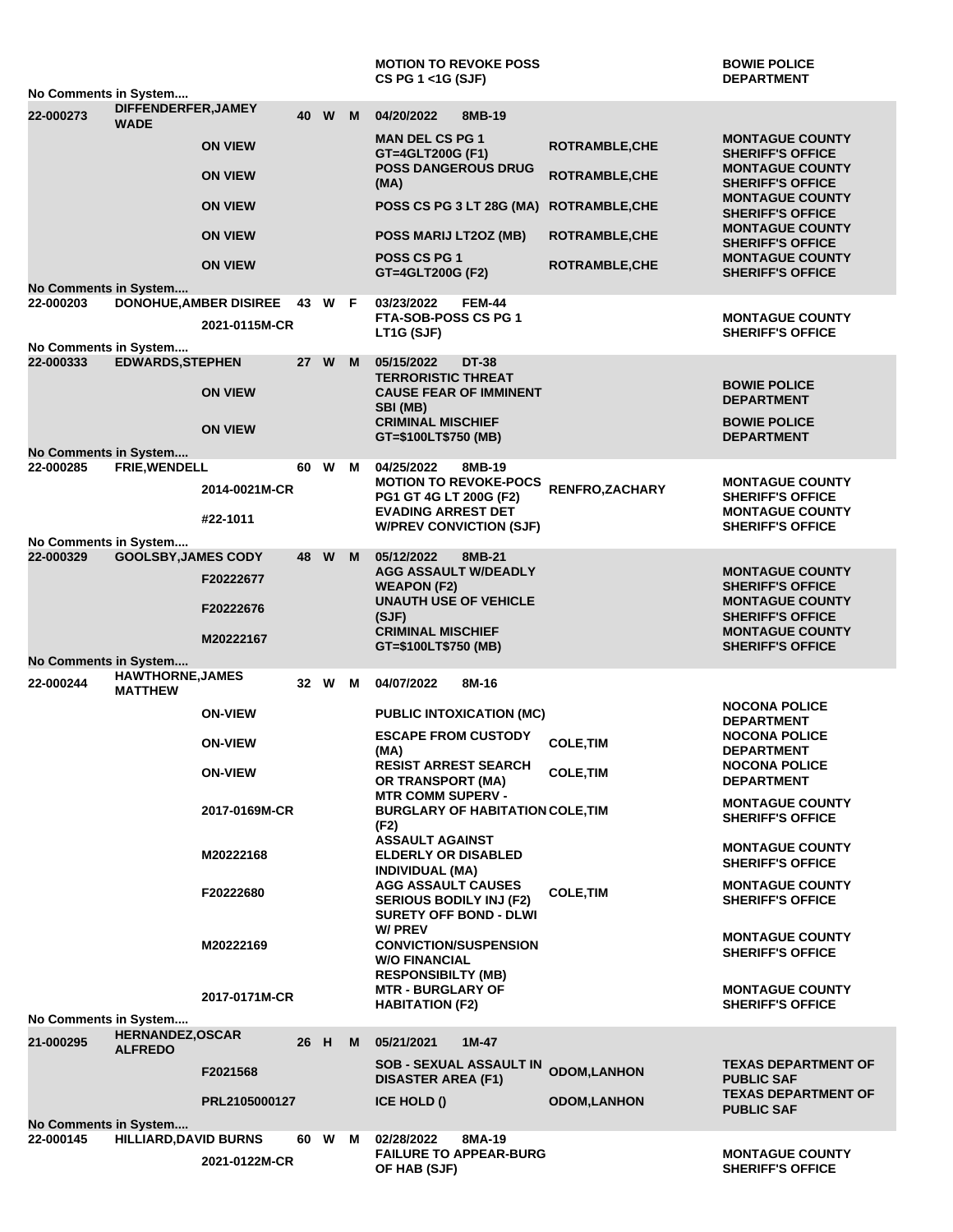|                       |                                    | 17943-01                   |      |      |                                                                                                   | <b>PUBLIC INTOX (MC)</b>                                                                    |                                          | <b>MONTAGUE COUNTY</b><br><b>SHERIFF'S OFFICE</b>                            |  |  |
|-----------------------|------------------------------------|----------------------------|------|------|---------------------------------------------------------------------------------------------------|---------------------------------------------------------------------------------------------|------------------------------------------|------------------------------------------------------------------------------|--|--|
| No Comments in System |                                    |                            |      |      |                                                                                                   |                                                                                             |                                          |                                                                              |  |  |
| 22-000279             | <b>HOGUE, MASON EDWIN</b>          | <b>ON-VIEW</b>             | 29 W |      | M                                                                                                 | 04/21/2022<br>8MB-19<br><b>FAIL TO IDENTIFY GIVING</b><br><b>FALSE/FICTITIOUS INFO</b>      | YANDELL, TRAVIS                          | <b>BOWIE POLICE</b>                                                          |  |  |
|                       |                                    |                            |      |      |                                                                                                   | (MB)<br><b>UNAUTH USE OF VEHICLE</b>                                                        | YANDELL, TRAVIS                          | <b>DEPARTMENT</b><br><b>BOWIE POLICE</b>                                     |  |  |
|                       |                                    | <b>ON-VIEW</b>             |      |      | (SJF)<br><b>POSSESSION OF DRUG</b><br><b>PARAPHERNALIA - CLASS C</b><br>(MC)<br><b>THEFT PROP</b> |                                                                                             | <b>DEPARTMENT</b><br><b>BOWIE POLICE</b> |                                                                              |  |  |
|                       |                                    | <b>ON-VIEW</b>             |      |      |                                                                                                   |                                                                                             | <b>DEPARTMENT</b><br><b>BOWIE POLICE</b> |                                                                              |  |  |
|                       |                                    | 01-164411<br>01-164567     |      |      |                                                                                                   | GT=\$2,500LT\$30K (SJF)<br><b>CREDIT CARD OR DEBIT</b>                                      | YANDELL, TRAVIS                          | <b>DEPARTMENT</b><br><b>BOWIE POLICE</b>                                     |  |  |
|                       |                                    | 01-164719                  |      |      |                                                                                                   | <b>CARD ABUSE (SJF)</b><br><b>BURGLARY OF VEHICLE</b>                                       | YANDELL, TRAVIS                          | <b>DEPARTMENT</b><br><b>BOWIE POLICE</b>                                     |  |  |
|                       |                                    | 003025                     |      |      |                                                                                                   | (MA)<br>POSS CS PG 1 LT1G (SJF)                                                             | YANDELL, TRAVIS                          | <b>DEPARTMENT</b><br><b>BOWIE POLICE</b><br><b>DEPARTMENT</b>                |  |  |
|                       |                                    | 01-164824                  |      |      |                                                                                                   | <b>THEFT PROP</b><br>GT=\$2,500LT\$30K (SJF)                                                |                                          | <b>BOWIE POLICE</b><br><b>DEPARTMENT</b>                                     |  |  |
|                       |                                    | 01-164876                  |      |      |                                                                                                   | <b>UNAUTH USE OF VEHICLE</b><br>(SJF)                                                       | YANDELL, TRAVIS                          | <b>BOWIE POLICE</b><br><b>DEPARTMENT</b>                                     |  |  |
|                       |                                    | W-2022-00049               |      |      |                                                                                                   | <b>THEFT PROP</b><br>GT=\$30KLT\$150K (F3)                                                  |                                          | <b>BOWIE POLICE</b><br><b>DEPARTMENT</b>                                     |  |  |
| No Comments in System |                                    |                            |      |      |                                                                                                   |                                                                                             |                                          |                                                                              |  |  |
| 22-000258             | <b>HUNEKE, JIMMY LEE</b>           | CF-2022-189                |      | 25 W | M                                                                                                 | 04/14/2022<br>8M-14<br><b>POSS OR PROMOTION OF</b><br><b>CHILD PORNOGRAPHY (F3)</b>         |                                          | <b>MONTAGUE COUNTY</b><br><b>SHERIFF'S OFFICE</b>                            |  |  |
|                       |                                    | CF-2022-190                |      |      |                                                                                                   | <b>POSS OR PROMOTION OF</b><br><b>CHILD PORNOGRAPHY (F2)</b>                                |                                          | <b>MONTAGUE COUNTY</b><br><b>SHERIFF'S OFFICE</b>                            |  |  |
|                       |                                    | CF-2022-191                |      |      |                                                                                                   | <b>POSS OR PROMOTION OF</b><br><b>CHILD PORNOGRAPHY (F3)</b>                                |                                          | <b>MONTAGUE COUNTY</b><br><b>SHERIFF'S OFFICE</b>                            |  |  |
|                       |                                    | CF-2022-192                |      |      |                                                                                                   | <b>POSS OR PROMOTION OF</b><br><b>CHILD PORNOGRAPHY (F2)</b>                                |                                          | <b>MONTAGUE COUNTY</b><br><b>SHERIFF'S OFFICE</b>                            |  |  |
|                       |                                    | CF-2022-193                |      |      |                                                                                                   | <b>POSS OR PROMOTION OF</b><br><b>CHILD PORNOGRAPHY (F3)</b><br><b>POSS OR PROMOTION OF</b> |                                          | <b>MONTAGUE COUNTY</b><br><b>SHERIFF'S OFFICE</b><br><b>MONTAGUE COUNTY</b>  |  |  |
| No Comments in System |                                    | CF-2022-194                |      |      |                                                                                                   | <b>CHILD PORNOGRAPHY (F3)</b>                                                               |                                          | <b>SHERIFF'S OFFICE</b>                                                      |  |  |
| 22-000330             | <b>KENT, WILLIAM EARL JR</b>       |                            |      | 57 W | M                                                                                                 | 05/13/2022<br>8MB-18<br><b>INJURY</b>                                                       |                                          | <b>MONTAGUE COUNTY</b>                                                       |  |  |
|                       |                                    | <b>ON VIEW</b>             |      |      |                                                                                                   | <b>CHILD/ELDERLY/DISABLE</b><br><b>W/INT BODILY INJ (F3)</b>                                |                                          | <b>SHERIFF'S OFFICE</b>                                                      |  |  |
| No Comments in System |                                    |                            |      |      |                                                                                                   |                                                                                             |                                          |                                                                              |  |  |
| 22-000303             | KIMBRELL, ZACHARY<br><b>TAYLUR</b> |                            |      |      |                                                                                                   | 26 W M 05/03/2022<br>8MB-18<br><b>MOTION TO REVOKE</b>                                      |                                          |                                                                              |  |  |
|                       |                                    | 2017-0055M-CR              |      |      |                                                                                                   | <b>COMMUNITY SUPERVISION</b><br><b>BURGLARY OF HABITION</b><br>(F2)                         |                                          | <b>CLAY COUNTY</b>                                                           |  |  |
|                       |                                    | 2018-0080M-CR              |      |      |                                                                                                   | <b>MOTION TO REVOKE</b><br><b>COMMUNITY SUPERVISION</b><br><b>POSS MARIJ GT2 OZLT=4OZ</b>   |                                          | <b>CLAY COUNTY</b>                                                           |  |  |
|                       |                                    | CJ-2022-240-D              |      |      |                                                                                                   | DRUG FREE ZONE (SJF)<br><b>CRIMINAL MISCHIEF</b>                                            |                                          | <b>MONTAGUE COUNTY</b>                                                       |  |  |
| No Comments in System |                                    |                            |      |      |                                                                                                   | GT=\$100LT\$750 (MB)                                                                        |                                          | <b>SHERIFF'S OFFICE</b>                                                      |  |  |
| 22-000212             |                                    | KNOWLES, THOMAS MYRON 34 W |      |      | M                                                                                                 | 03/26/2022<br>8MB-21<br><b>MAN DEL CS PG 1</b>                                              |                                          | <b>MONTAGUE COUNTY</b>                                                       |  |  |
|                       |                                    | <b>ON VIEW</b>             |      |      |                                                                                                   | GT=1GLT4G (F2)<br><b>RESIST ARREST SEARCH</b>                                               | RENFRO, ZACHARY                          | <b>SHERIFF'S OFFICE</b><br><b>MONTAGUE COUNTY</b>                            |  |  |
|                       |                                    | <b>ON VIEW</b><br>1707344D |      |      |                                                                                                   | OR TRANSPORT (MA)<br><b>POSS CS PG 1/1-B LT 1G</b>                                          | <b>RENFRO, ZACHARY</b>                   | <b>SHERIFF'S OFFICE</b><br><b>MONTAGUE COUNTY</b>                            |  |  |
|                       |                                    | F20222675                  |      |      |                                                                                                   | (SJF)<br>FAIL TO COMPLY SEX OFF<br>DUTY TO REG LIFE/90 DAY RENFRO, ZACHARY,<br>(F2)         |                                          | <b>SHERIFF'S OFFICE</b><br><b>MONTAGUE COUNTY</b><br><b>SHERIFF'S OFFICE</b> |  |  |
| No Comments in System |                                    |                            |      |      |                                                                                                   |                                                                                             |                                          |                                                                              |  |  |
| 22-000299             | <b>LEE, CLINTON GLEN</b>           |                            |      | 41 W | M                                                                                                 | 04/29/2022<br>8MB-21<br><b>MTP-POSS CS PG 1 LT1G</b>                                        |                                          | <b>MONTAGUE COUNTY</b>                                                       |  |  |
| No Comments in System |                                    | 2021-0186M-CR              |      |      |                                                                                                   | (SJF)                                                                                       | <b>COLE.TIM</b>                          | <b>SHERIFF'S OFFICE</b>                                                      |  |  |
| 22-000254             | <b>LIRA, MIGUEL ANGEL</b>          |                            | 38 H |      | M                                                                                                 | 04/14/2022<br><b>TRS-48</b>                                                                 |                                          |                                                                              |  |  |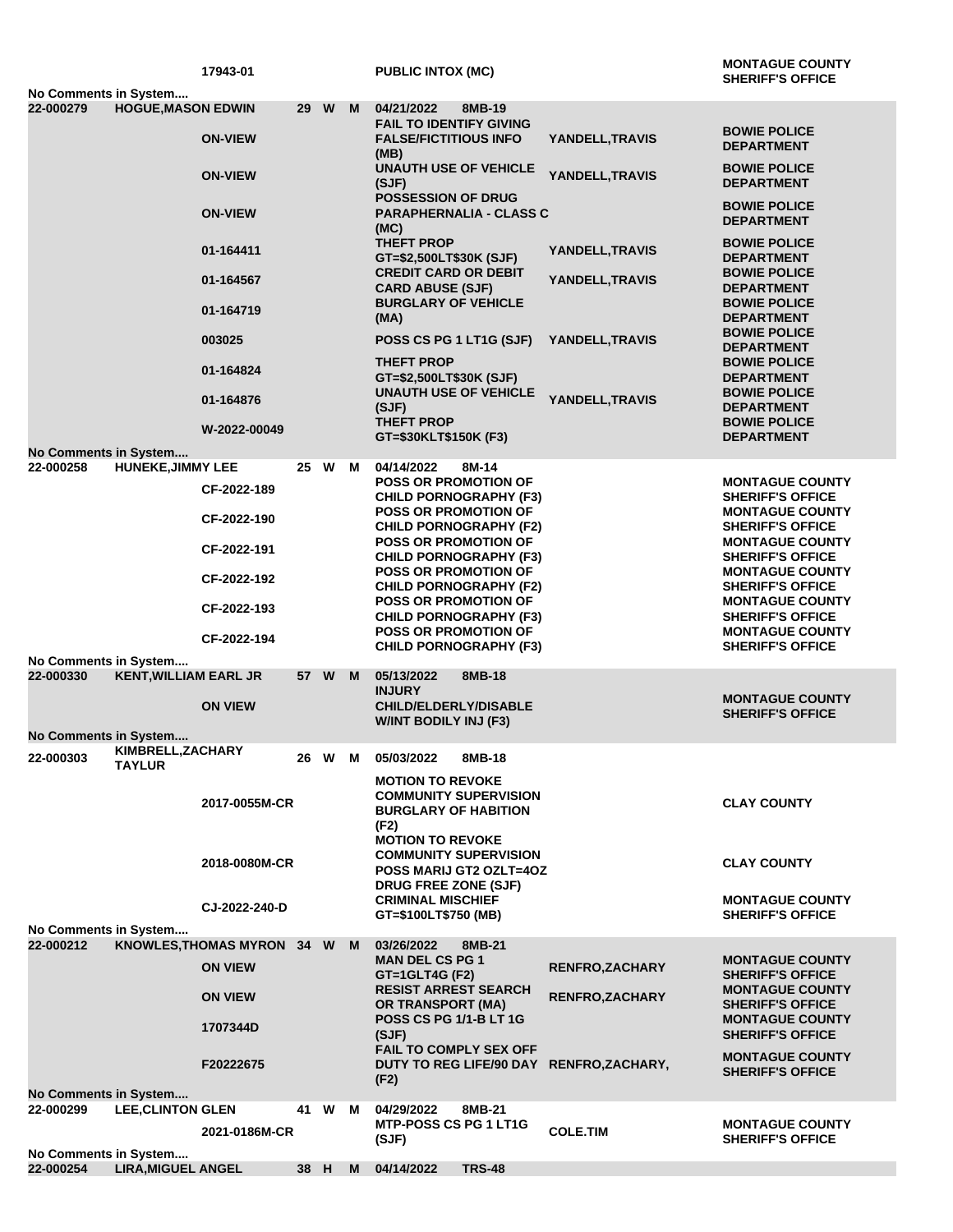| No Comments in System                     |                                            | 2021-0013M-CR<br>13282-01                      |        |   | <b>MTR COMMUNITY</b><br>SUPERVISION-POSS CS PG YANDELL, TRAVIS<br>1 LT1G (SJF)<br><b>POSSESSION OF DRUG</b><br><b>PARAPHERNALIA - CLASS C</b><br>(MC)                            |                        | <b>MONTAGUE COUNTY</b><br><b>SHERIFF'S OFFICE</b><br><b>MONTAGUE COUNTY</b><br><b>SHERIFF'S OFFICE</b>                                                  |
|-------------------------------------------|--------------------------------------------|------------------------------------------------|--------|---|----------------------------------------------------------------------------------------------------------------------------------------------------------------------------------|------------------------|---------------------------------------------------------------------------------------------------------------------------------------------------------|
| 22-000291                                 | <b>LOWERY, MELISSA LYNN</b>                | 0500067095<br>0500066851<br>0500067332         | 41 W F |   | 04/27/2022<br><b>FEM-43</b><br><b>CAPIAS - UNAUTHORIZED</b><br><b>BURNING (MC)</b><br><b>CAPIAS - UNAUTHORIZED</b><br><b>BURNING (MC)</b><br><b>UNAUTHORIZED BURNING</b><br>(MC) |                        | <b>BOWIE POLICE</b><br><b>DEPARTMENT</b><br><b>BOWIE POLICE</b><br><b>DEPARTMENT</b><br><b>BOWIE POLICE</b><br><b>DEPARTMENT</b><br><b>BOWIE POLICE</b> |
| No Comments in System                     |                                            | 003021                                         |        |   | ARSON (F2)                                                                                                                                                                       | <b>JORDAN,COLLIN</b>   | <b>DEPARTMENT</b>                                                                                                                                       |
| 22-000228                                 | <b>MINYARD, RICHARD</b><br><b>LAWRENCE</b> |                                                | 29 W   | M | 04/01/2022<br>8MB-19<br><b>FAILURE TO APPEAR</b>                                                                                                                                 |                        |                                                                                                                                                         |
|                                           |                                            | 2021-0200M-CR                                  |        |   | POSSESSION OF CS PG 1G ALLEN, LAUREN<br>LT 4()                                                                                                                                   |                        | <b>MONTAGUE COUNTY</b><br><b>SHERIFF'S OFFICE</b>                                                                                                       |
| <b>No Comments in System</b><br>22-000022 | <b>NEISS, JERRY ALAN</b>                   | F20212625                                      | 35 W M |   | 01/12/2022<br>1M-46<br>FAIL TO COMPLY SEX OFF<br>DUTY TO REG LIFE/ANNUAL JORDAN, COLLIN                                                                                          |                        | <b>MONTAGUE COUNTY</b><br><b>SHERIFF'S OFFICE</b>                                                                                                       |
| No Comments in System                     |                                            |                                                |        |   | (F3)                                                                                                                                                                             |                        |                                                                                                                                                         |
| 22-000216                                 | <b>NEWSOME, SONIA DANN</b>                 | F20222667                                      | 46 W F |   | 03/28/2022<br><b>FEM-43</b><br><b>FORGERY GOVT/NATIONAL</b><br><b>INST/MONEY/SECURITY (F3)</b><br><b>FORGERY GOVT/NATIONAL</b>                                                   | <b>MARSH,LEE ANN</b>   | <b>MONTAGUE COUNTY</b><br><b>SHERIFF'S OFFICE</b><br><b>MONTAGUE COUNTY</b>                                                                             |
| No Comments in System                     |                                            | F20222668                                      |        |   | <b>INST/MONEY/SECURITY (F3)</b>                                                                                                                                                  | Marsh, Lee Ann         | <b>SHERIFF'S OFFICE</b>                                                                                                                                 |
| 22-000243                                 |                                            | OWENS, ANGELA MICHELLE 37 W F<br>2021-0040M-CR |        |   | 04/06/2022<br><b>FEM-44</b><br><b>FAILURE TO APPEAR</b><br><b>DECLARING BOND</b><br><b>INSUFFICIENT UNAUTH USE ROTRAMBLE, CHE</b><br>OF VEHICLE (SJF)                            |                        | <b>MONTAGUE COUNTY</b><br><b>SHERIFF'S OFFICE</b>                                                                                                       |
|                                           |                                            | 2021-0067M-CR                                  |        |   | <b>FAILURE TO</b><br><b>APPEAR-DECLARING BOND</b><br><b>INSUFFICIENT- POSS CS PG ROTRAMBLE, CHE</b><br><b>1 LT 1 G DRUG FREE ZONE</b><br>(F3)                                    |                        | <b>MONTAGUE COUNTY</b><br><b>SHERIFF'S OFFICE</b>                                                                                                       |
|                                           |                                            | 2021FW003085                                   |        |   | POSS CS PG 1 GT=1GLT4G<br>(F3)                                                                                                                                                   |                        | <b>MONTAGUE COUNTY</b><br><b>SHERIFF'S OFFICE</b>                                                                                                       |
| No Comments in System<br>21-000266        | <b>SANDERS, LANE JOSEPH</b>                |                                                | 25 W   | M | 05/07/2021<br>8M-14                                                                                                                                                              |                        |                                                                                                                                                         |
|                                           |                                            | 2020-0133M-CR                                  |        |   | <b>MTP - POSS CS PG 1</b><br>GT=4GLT200G (F2)<br><b>MTP - EVADING ARREST</b>                                                                                                     | <b>WILLIAMS, ROGER</b> | <b>BOWIE POLICE</b><br><b>DEPARTMENT</b>                                                                                                                |
|                                           |                                            | 2020-0134M-CR                                  |        |   | <b>DETENTION W/VEH OR</b><br><b>WATERCRAFT (SJF)</b>                                                                                                                             | Williams, Roger        | <b>BOWIE POLICE</b><br><b>DEPARTMENT</b>                                                                                                                |
|                                           |                                            | <b>ON VIEW</b>                                 |        |   | <b>RESIST ARREST SEARCH</b><br><b>OR TRANSPORT (MA)</b>                                                                                                                          | Williams, Roger        | <b>BOWIE POLICE</b><br><b>DEPARTMENT</b>                                                                                                                |
| No Comments in System<br>22-000257        |                                            | SNIDER, KENNETH CHARLES 44 W M                 |        |   | 04/14/2022<br>8MA-19                                                                                                                                                             |                        |                                                                                                                                                         |
|                                           |                                            | 2018-0219M-CR                                  |        |   | MTR - POSS CS PG 1 LT1G<br>(SJF)                                                                                                                                                 | RENFRO, ZACHARY        | <b>MONTAGUE COUNTY</b><br><b>SHERIFF'S OFFICE</b>                                                                                                       |
|                                           |                                            | 003020                                         |        |   | <b>SOB-POSS MARIJ LT2OZ</b><br>(MB)                                                                                                                                              | <b>RENFRO, ZACHARY</b> | <b>MONTAGUE COUNTY</b><br><b>SHERIFF'S OFFICE</b>                                                                                                       |
|                                           |                                            | <b>ON VIEW</b>                                 |        |   | POSS CS PG 1 LT1G DRUG<br>FREE ZONE (F3)<br>DRIVING W/LIC INV W/PREV                                                                                                             | RENFRO, ZACHARY        | <b>MONTAGUE COUNTY</b><br><b>SHERIFF'S OFFICE</b>                                                                                                       |
|                                           |                                            | <b>ON VIEW</b>                                 |        |   | <b>CONV/SUSP/W/O FIN RES</b><br>(MB)                                                                                                                                             |                        | <b>MONTAGUE COUNTY</b><br><b>SHERIFF'S OFFICE</b>                                                                                                       |
| No Comments in System<br>22-000026        |                                            | STEWART, SILVER SHADOW 25 W                    |        | M | <b>TRS-49</b>                                                                                                                                                                    |                        |                                                                                                                                                         |
|                                           |                                            | <b>ON VIEW</b>                                 |        |   | 01/14/2022<br><b>MAN DEL CS PG 2 OR 2-A</b>                                                                                                                                      | <b>JORDAN, COLLIN</b>  | <b>MONTAGUE COUNTY</b>                                                                                                                                  |
|                                           |                                            | <b>ON VIEW</b>                                 |        |   | GT=4GLT400G (F1)<br><b>POSS MARIJ</b><br>GT4OZLT=5LBS (SJF)                                                                                                                      | <b>JORDAN,COLLIN</b>   | <b>SHERIFF'S OFFICE</b><br><b>MONTAGUE COUNTY</b><br><b>SHERIFF'S OFFICE</b>                                                                            |
|                                           |                                            | <b>ON VIEW</b>                                 |        |   | <b>THEFT PROP</b>                                                                                                                                                                | <b>JORDAN,COLIN</b>    | <b>MONTAGUE COUNTY</b>                                                                                                                                  |
|                                           |                                            | <b>ON VIEW</b>                                 |        |   | GT=\$2,500LT\$30K (SJF)                                                                                                                                                          | JORDAN, COLLIN         | <b>SHERIFF'S OFFICE</b>                                                                                                                                 |